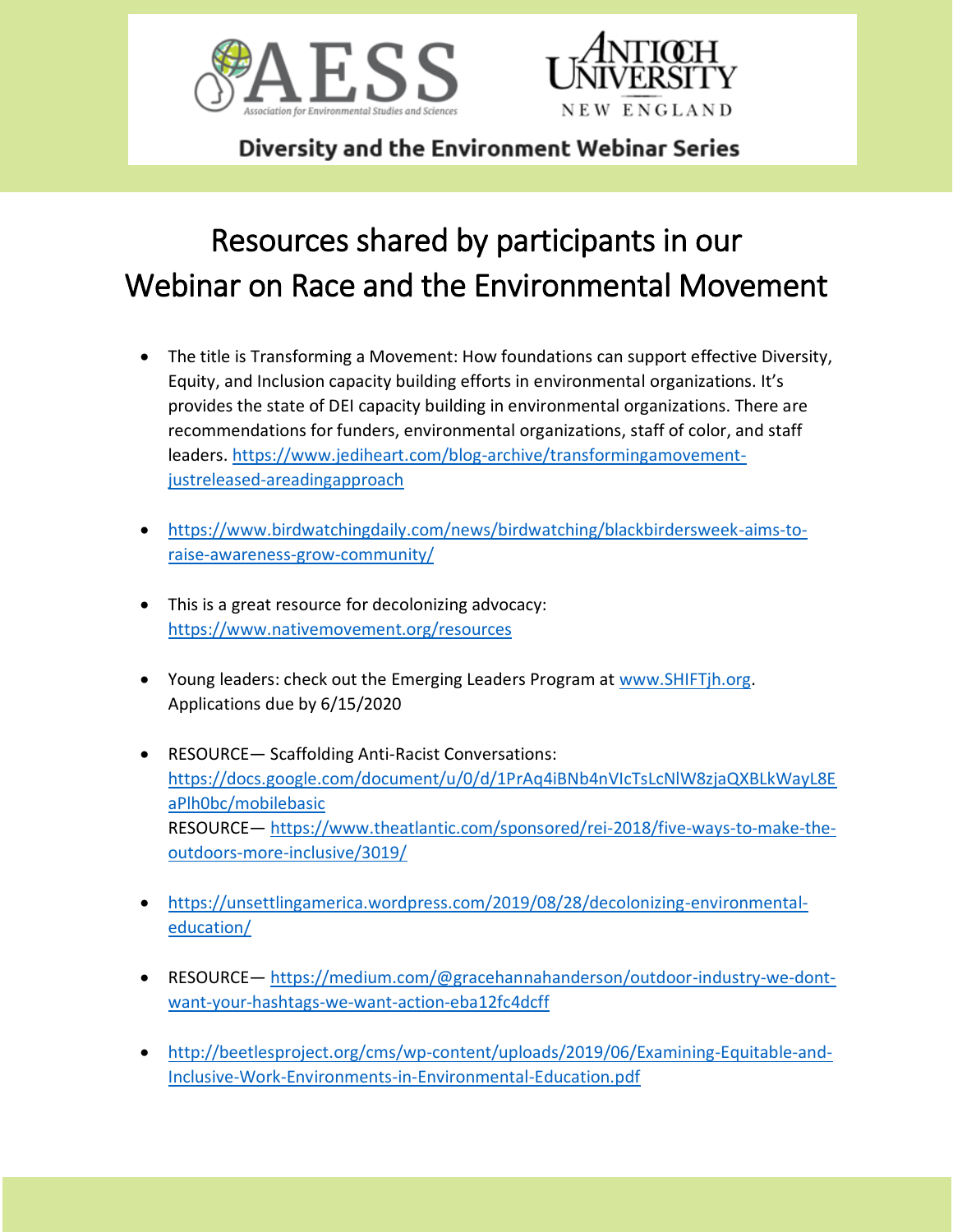- Book: Braiding Sweetgrass by Robin Wall Kimmerer
- RESOURCE— <https://www.instagram.com/p/CAL31EiHir6/?igshid=1nuyx6fpkah7a>
- [https://trello.com/invite/b/SOMEJ8DP/c55d7db64b44fed5ac85d491e714401e/justice](https://trello.com/invite/b/SOMEJ8DP/c55d7db64b44fed5ac85d491e714401e/justice-equity-diversity-and-inclusion-jedi-resources)[equity-diversity-and-inclusion-jedi-resources](https://trello.com/invite/b/SOMEJ8DP/c55d7db64b44fed5ac85d491e714401e/justice-equity-diversity-and-inclusion-jedi-resources)
- I'd recommend Braiding Sweetgrass. Camille Dungy, and this new book <https://www.workman.com/products/writing-wild>
- I'm a historian by training who works in sustainability ed and engagement at the community college sector. One of my favorite works to teach - in addition to Bob Bullard's "Dumping in Dixie" is Ellen Griffith Spears' "Baptized in PCBs: Race, Pollution, and Justice in an All-American Town".
- One book of note: "Black Nature" (poetry)
- Another great book written by a Black environmentalist (personal reflection/memoir) is - "From my Jamaican Gully to the World: The Environmental Journey of Audrey Wright Peterman"
- Green Leadership Trust (http://www.greenleadershiptrust.org/) is an organization that supports board members of color of environmental organizations. The mission: THE GREEN LEADERSHIP TRUST BUILDS A MORE POWERFUL ENVIRONMENTAL MOVEMENT BY EXPANDING THE IMPACT AND LEADERSHIP OF PEOPLE OF COLOR AND INDIGENOUS PEOPLE SERVING ON US ENVIRONMENTAL NONPROFIT BOARDS.
- Yes! We (Native Movement) do a decolonizing training it would be good to get looped into! It would be great to connect. Here is a quick description: Untangling Colonialism – Building a Decolonizing Framework. A decolonizing practice requires recognition of the history of colonization and its current manifestations. This training briefly covers United States Federal Indian Policy carried out dominantly in the lower 48 and its expansion into Alaska policy and the implications on Alaska Native peoples. Additionally, participants will discuss how the history of environmental conservation has mirrored colonial world-views and what possible strategies we can further in order to decolonize conservation. This training delves into the spectrum of decolonizing strategies; from various personal, institutional, and systemic pathways forward. I can be reached at [Jessica@fbxclimateaction.org](mailto:Jessica@fbxclimateaction.org) If anyone is interested.